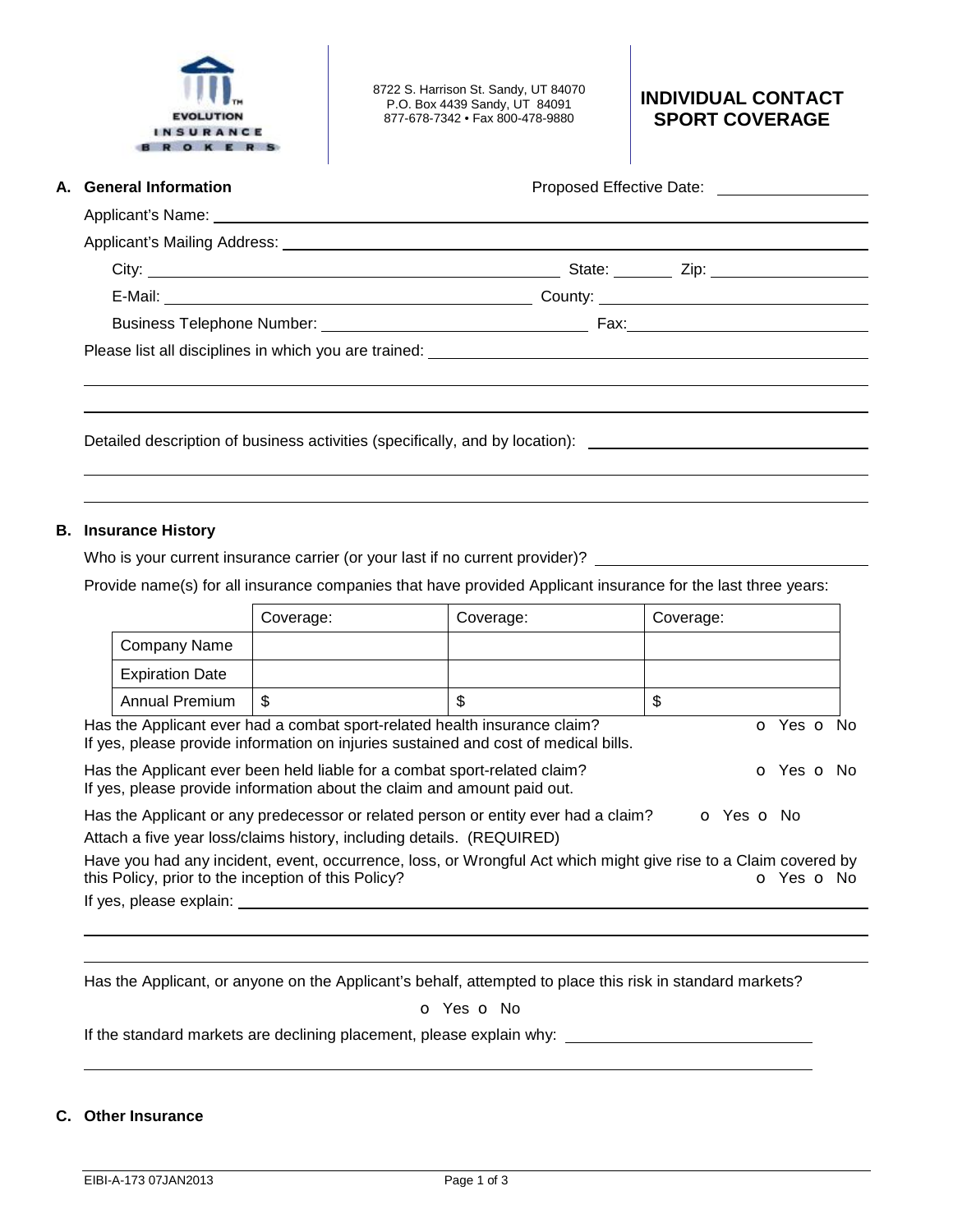Please provide the following information for all other business-related insurance the Applicant currently carries.

| Coverage Type          |  |   |
|------------------------|--|---|
| Company Name           |  |   |
| <b>Expiration Date</b> |  |   |
| Annual Premium   \$    |  | Ъ |

## **D. Desired Insurance**

Per Accident / Aggregate

| O | \$25,000/\$25,000  |
|---|--------------------|
| O | \$25,000/\$50,000  |
| O | \$50,000/\$50,000  |
| O | \$50,000/\$100,000 |
| O | Other:             |

**Self-Insured Retention (SIR):**  $\circ$  **\$500 (Minimum)**  $\circ$  **\$1,000**  $\circ$  **\$1,500**  $\circ$  **\$2,000** 

### **E. General Personal Coverage**

 

- 1. How many years have you trained in combat sports?
- 2. When sparring, are you using appropriate protective gear? **o State State State State August** o Yes **o** No
- 3. Have you ever been convicted of a crime (domestic abuse, assault, battery, etc.)?  $\bullet$  Yes  $\bullet$  No If yes, please attach a copy of your criminal record and a summary of events. Note: This will not prevent us from providing coverage.
- 4. In what types of venues do you fight? (bars, arenas, etc.)
- 5. Are all fights regulated by your state or local athletic commission? **o** Yes **o** No

## **F. Optional Event Excess Medical Coverage**

- 1. Is the event sanctioned by the state or your local athletic commission? **o** Yes **o** No
- 2. How many rounds per bout? How many bouts will you be competing in?
- 3. What type(s) of event will you be competing in?  $\circ$  Boxing  $\circ$  Kickboxing  $\circ$  MMA (Mixed Martial Arts) o Grappling o Other:
- 4. Please attach a copy of your medical physical report from your physician.
- 5. Desired Coverage:  $\circ$  \$500  $\circ$  \$1000  $\circ$  \$2000  $\circ$  \$5000  $\circ$  Other: SIR: **o** \$250 **o** \$500 **o** \$1000

#### **REPRESENTATIONS AND WARRANTIES**

The "Applicant" is the party to be named as the "Insured" in any insuring contract if issued. By signing this Application, the Applicant for insurance hereby represents and warrants that the information provided in the Application, together with all supplemental information and documents provided in conjunction with the Application, is true, correct, inclusive of all relevant and material information necessary for the Insurer to accurately and completely assess the Application, and is not misleading in any way. The Applicant further represents that the Applicant understands and agrees as follows: (i) the Insurer can and will rely upon the Application and supplemental information provided by the Applicant, and any other relevant information, to assess the Applicant's request for insurance coverage and to quote and potentially bind, price, and provide coverage; (ii) the Application and all supplemental information and documents provided in conjunction with the Application are warranties that will become a part of any coverage contract that may be issued; (iii) the submission of an Application or the payment of any premium does not obligate the Insurer to quote, bind, or provide insurance coverage; and (iv) in the event the Applicant has or does provide